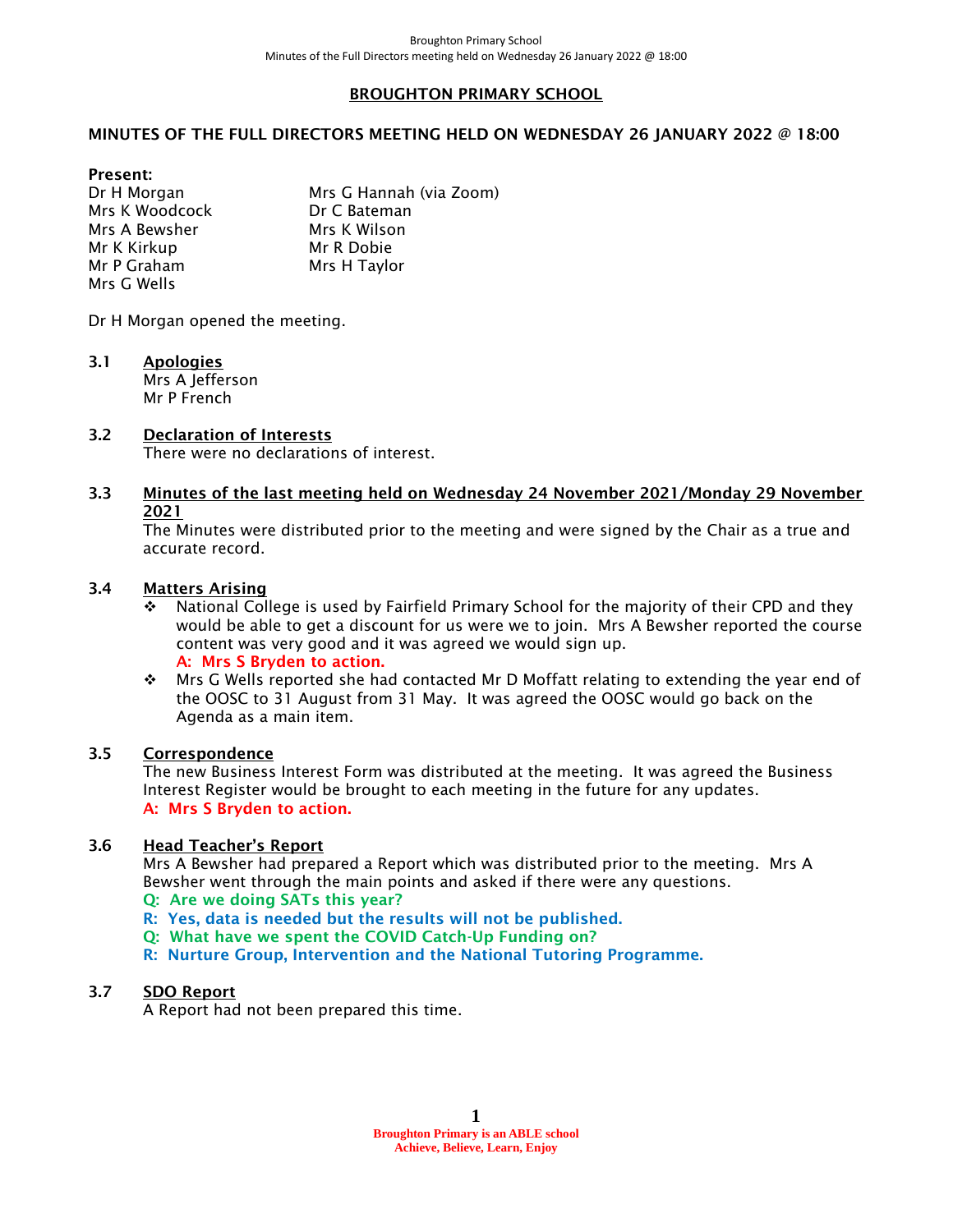### 3.8 Reports from Committees and Responsible Directors

Curriculum & Pupil Welfare Committee

Mrs K Wilson reported the last meeting focused on areas in the SIP:

### ❖ Handwriting

Nelson Handwriting Pen Licences in Year 5 and Year 6 are encouraging better presentation ❖ Love of reading

'Strive for Five' has been re-introduced to encourage reading and there are reading areas in all classrooms. The Power of Reading Scheme is used to compliment other subject areas.

All classes have visited The New Bookshop in Cockermouth and also Cockermouth Library. They have also taken part in the Team Evie Readathon which helped to raise money for book trollies to go to children's wards.

Mrs J Johnston is attending training sessions on the Orgill Transforming Reading Project. Orgill Primary School is the local English Hub School.

Year 6 are taking part in the 'Spellbinding' competition run by the Library Service.

Accelerated Reader is used to check a child's understanding of what they have read.

Huge thanks and congratulations were expressed to Mrs J Johnston as the English Subject Lead for the huge amount of work completed.

#### ❖ Nurture Group

An update was given on Nurture Group and it is working very well. The Boxall Profile is used to assess the children who attend.

# ❖ SEND

A detailed update was given by Mrs L Turpin and 'well done' was expressed by the Committee. Q: Is WELL Funding a 'one off'?

R: Mrs A Bewsher had been told it was but thinks it will become ongoing. We will keep an eye on this.

# Health & Safety and General Purposes Committee

Mr K Kirkup reported the following was discussed at the last meeting:

- ❖ COVID there were no new restrictions when we returned to school after the Christmas holidays.
- $\div$  CIF Bid The roof was discussed and we need to be able to add up to 30%. Mr P Graham and Mr R Dobie have applied a temporary fix to the roof by clearing the leaves and installing new guttering. This will hopefully help in the meantime but it does need something more permanent.
- ❖ Sliding Doors these doors in to the Reception classroom do not meet the fire regulations and need to be replaced.
- ❖ Fungal Growth this was reported to be in the corridors but on checking it is stains from previous leaks and not fungal. It was agreed to get Day Cummins back in.
- ❖ CPOMS a report will be produced for the next meeting.
- $\div$  Maintenance Spreadsheet it has been agreed to adopt this spreadsheet used by Fairfield Primary School and add to it as we go along.

# Finance & Staffing Committee

Dr H Morgan reported the following matters were discussed at the last meeting:

- ❖ ESFA Audit
	- We were chosen at random and this was carried out on 11 January 2022
- ❖ AGM

We need to hold an AGM to update Members with what is going on in school and to also present the audited final accounts. A Trust Report will also be presented which would be like an extended Headteachers Report.

❖ Internal Audit

This needs to be arranged.

❖ Formal Skills Audit of Directors This needs to be arranged.